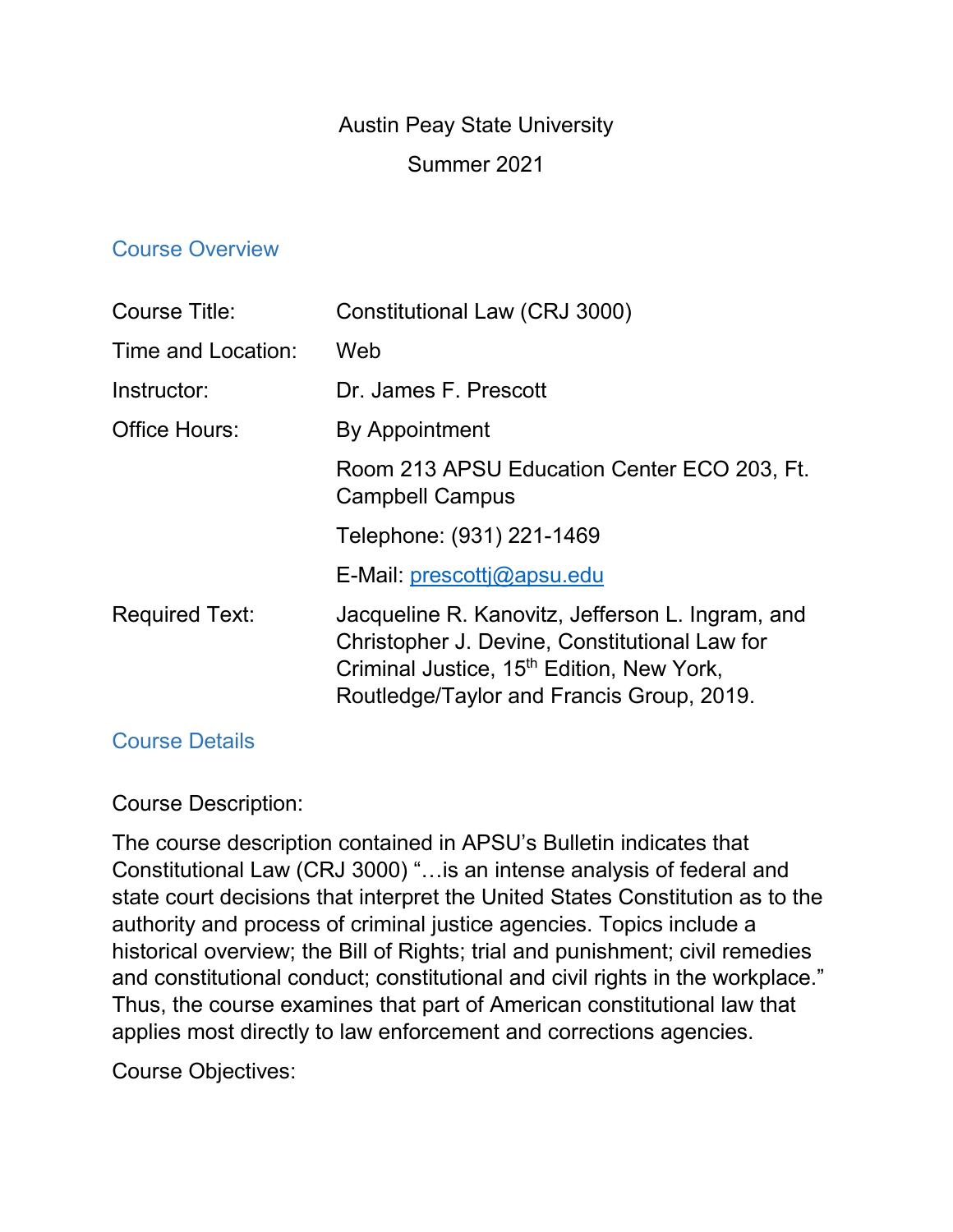- To introduce the definitions and fundamental concepts of behind American constitutional law
- To understand the evolution of constitutional law over time through the study of judicial review and precedent
- To analyze both early and contemporary jurisprudence and legal reasoning
- To help the student of criminal justice to understand the constitutional rights of all persons with regard to criminal procedure and criminal evidence
- To examine constitutional law relating to searches and seizures, arrests, and confessions and admissions as they apply to law enforcement and prosecution
- To identify the constitutional limitations involved in custodial interrogation, searches, and seizures of criminal suspects
- To differentiate between the constitutional rights of due process of law and equal protection of the law as they apply to criminal suspects
- To understand key cases, legal terms, clauses, and chronologies in American constitutional law
- To articulate informed opinion with regard to important controversial constitutional issues
- To appreciate the scholarly study of law and its application

General Education Goals:

In addition to the objectives listed above, the more general goals of this course are to provide the student with the tools with which to develop his or her own potential and abilities.

- This course will help to develop the student's analytical thinking capabilities by comparing and applying theories and concepts to American constitutional law at both the state and federal levels of government
- The student's literacy skills will be enhanced through assigned readings, weekly assignments, class discussions, and examinations
- The student's understanding of methodology will be enhanced through gaining substantive knowledge of the techniques of judicial review of police actions and criminal prosecutions and trials employed in the American system of criminal justice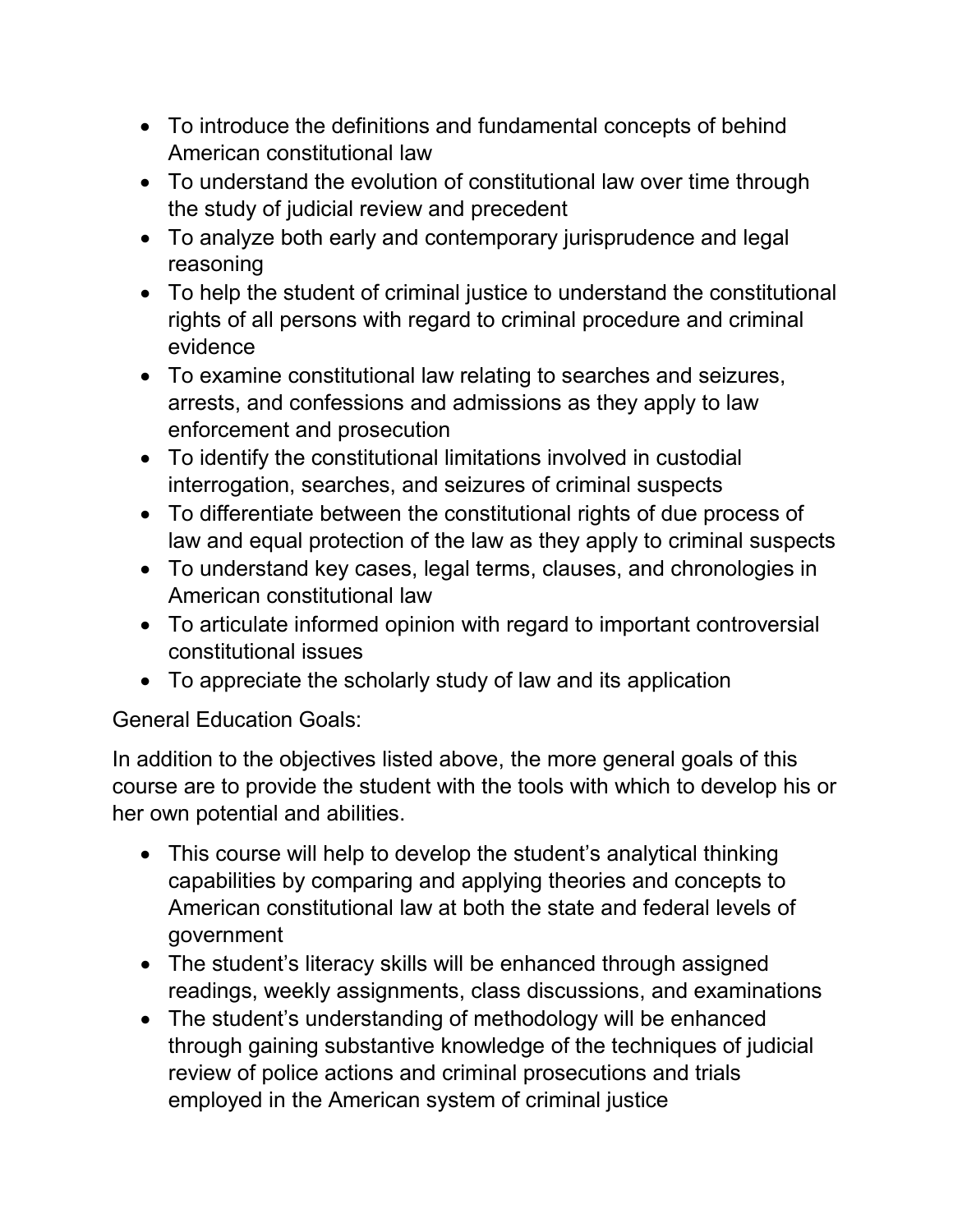- The student's understanding of the scientific method will be enhanced through the comparative analysis of constitutional law doctrines and appellate court decisions applying criminal law and criminal procedure to particular individuals and factual situations
- By considering and examining the impact of constitutional law upon individuals in the United States, the student should develop a better understanding of public policy and human behavior
- This course should be useful in increasing the student's awareness of the cultures and experiences of persons in our diverse society, as the application of constitutional law impacts various groups differently in our society
- The course utilizes topical and historical perspectives to help students understand the evolutionary development of American constitutional law during the past 200 years
- This course will prepare the student for more advanced studies in law and criminal justice

# Course Rules and Policies

Student's Responsibilities:

It is very important that the student read the assigned materials, participate in class discussions, and complete the exams and weekly assignments on time.

Attendance Policy:

Students are expected to fully participate each week and to complete and submit the weekly assignments and exams on time. If a deadline must be missed, the student should seek prior permission from the instructor. At that point, arrangements may be made to submit the required work at a later time.

Academic and Classroom Misconduct:

Students are expected to conduct themselves appropriately at all times. Academic and classroom misconduct may result in disciplinary sanctions imposed by the University. Students are encouraged to read the APSU Student Code of Conduct.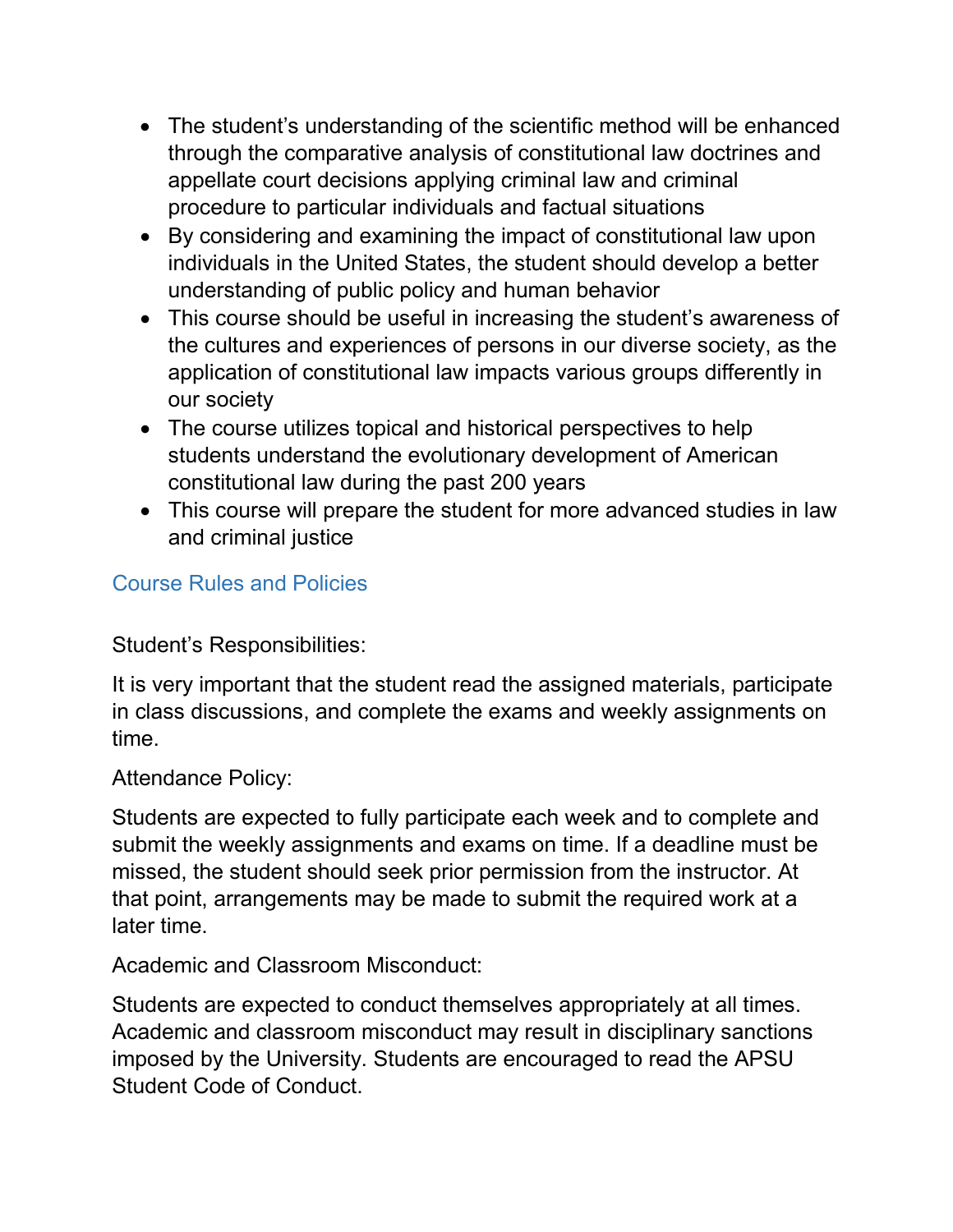# Plagiarism and Cheating:

As students will be future leaders and practitioners in professional fields, cheating and plagiarism will not be tolerated. Students found cheating or plagiarizing by the Dean of Students will receive a grade of F on the assignment for the first offense. A second offense will result in a grade of F in the course, in addition to any other sanctions that may be imposed by the University. It is a common occurrence for some students to download materials obtained from the internet without proper citations. The instructor utilizes software to check for plagiarism, so the likelihood of being caught is high.

## Disability Services:

Austin Peay State University abides by Section 504 of the Rehabilitation Act of 1973, which stipulates that no student shall be denied the benefit of an education "solely by reason of a handicap." Disabilities covered by the law include, but are not limited to, learning disabilities, hearing, sight, or mobility impairments. If you have a documented disability that may have some impact on your work in this class and for which you require accommodations, communicate with the instructor or with the Office of Disability Services in Morgan University Center 114 at 931-221-6320 or 931-221-6278 (V/TTY), so that such reasonable accommodations may be arranged.

Make-Up Examinations:

Students are expected to take both examinations when scheduled. Makeup examinations will be allowed only for legitimate reasons. Approved make-up examinations will be given at a time and place designated by the instructor outside of scheduled class periods. Make-up examinations taken after the scheduled examination time may be in the form of essay and short-answer questions. Students are also expected to submit all six weekly assignments via the dropbox on time. Late submissions will not be accepted without a legitimate reason unless previous arrangements were made with the instructor. The makeup midterm examination must be taken prior to August 6, 2021 or a grade of F will be assigned. Grades of I (Incomplete) will be assigned only if requested by the student in writing prior to August 6, 2021 and if the student has a passing grade (60% of higher) on the midterm examination and combined grades of 60% on the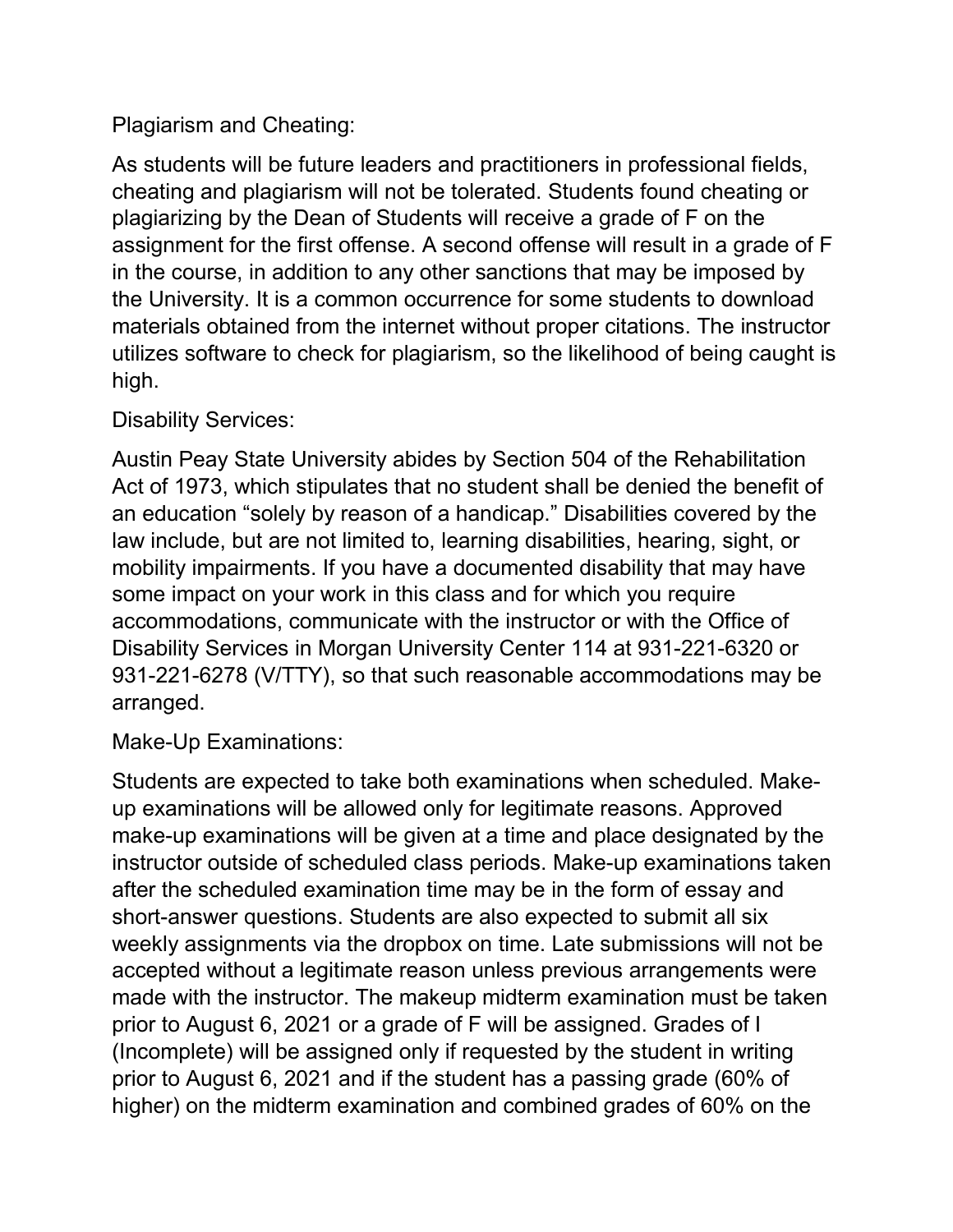weekly assignments. A student with a failing grade on the midterm examination who does not take the final examination on or before August 6, 2021 will be assigned a grade of F.

# Assessments and Grading

Grading/Evaluation System:

Grades will be determined by two (2) examinations and three (3) weekly assignments. The two examinations will be worth 150 points each (300 points combined) and will be composed of multiple choice and true-false questions. The exams will cover only the material since the last examination. Therefore, the final examination will not be comprehensive. The two exams combined will be worth a total of 66.7% of the final grade. The three weekly assignments will be in the form of short answer questions (80% of the weekly assignment grade) and discussion questions and responses (worth 20% of the weekly assignment grade). Students must post one response and respond to at least one student posting in addition to completing each written question on the weekly assignment in order to receive full credit on each week's discussion and weekly assignment. The Weekly assignments and accompanying discussions will be worth a total of one hundred fifty (150) points, or 33.3% of the final grade. Final grades for the course will be assigned as follows: A=100%-90%; B=89%-80%; C=79%-70%; D=69%-60%; and F=59% or below. Participation in class discussions will be considered in determining the student's final course grade.

# Course Outline and Assignments

Schedule of Lectures and Assignments:

Week 1

July 6-12 Introduction; Constitutional Interpretation; Chapter 1: Constitutional History and Content Week 1 Assignment Due (Dropbox under Assignments) by 11:59 PM Monday 07/12/21

Week 2